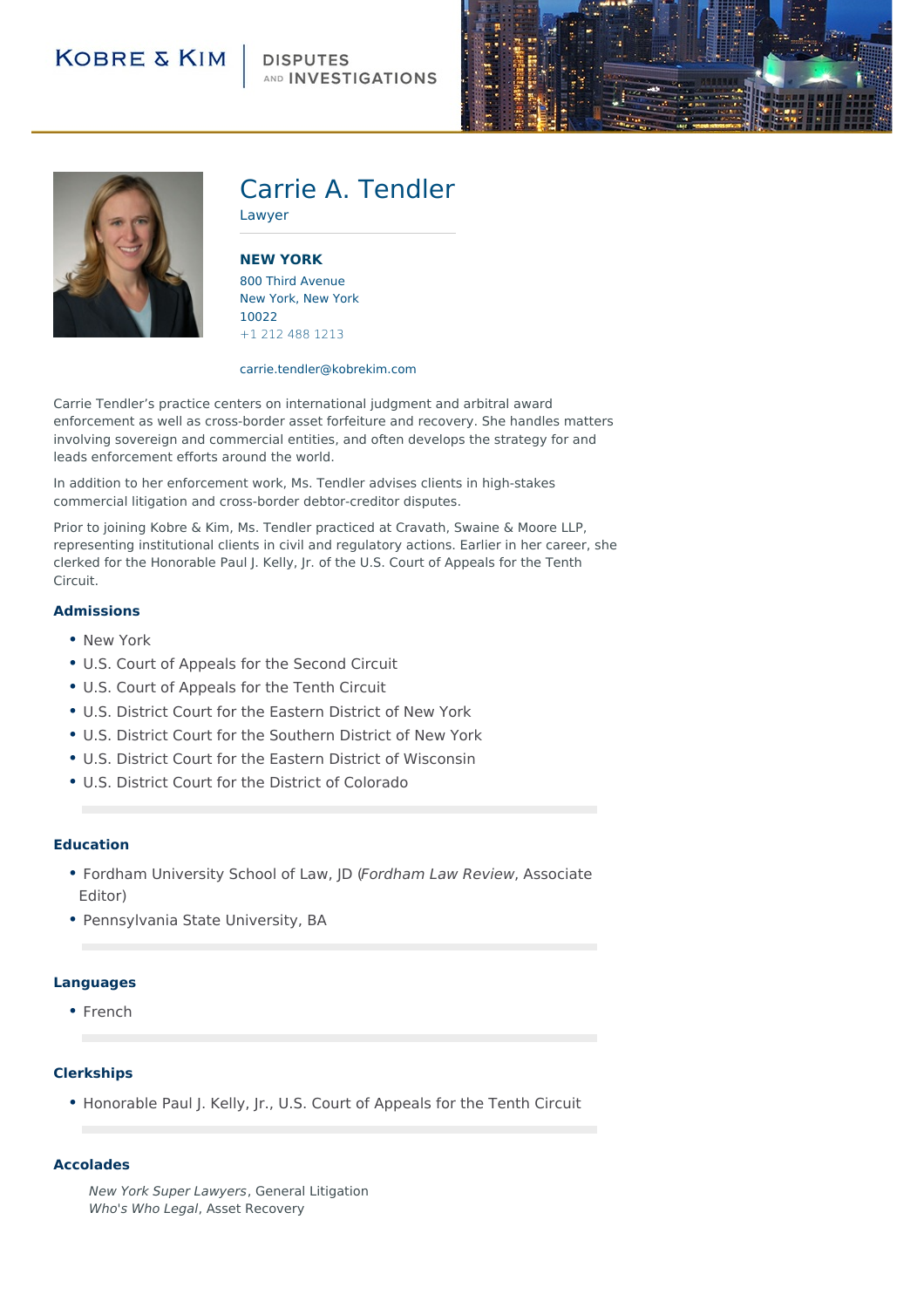The Legal 500 United States, International Litigation

#### **Select Engagements**

#### **Government Enforcement Defense**

• Representation of two Russian businessmen in connection with an investigation by Russian authorities into the Russia-based financial institution founded by our clients. We are coordinating the global defense of the Russian Federation's politically motivated legal assistance requests against our clients in the U.S. and several offshore jurisdictions, acting as counsel in an ongoing civil case in the U.S., as well as implementing defensive strategies for cross-border asset forfeiture proceedings.

#### **International Judgment Enforcement & Offshore Asset Recovery**

- Representation of ConocoPhillips in relation to the enforcement of International Centre for Settlement of Investment Disputes (ICSID) and International Chamber of Commerce (ICC) arbitration claims against the PDVSA and the Republic of Venezuela.
- Representation of plaintiffs in a vitamin C price-fixing antitrust class action in enforcing a US \$147 million+ judgment of a New York court against Chinese companies.
- Representation of Chevron in the successful enforcement of an investment treaty arbitration award against the Republic of Ecuador for US \$100 million+ (with interest). Kobre & Kim's efforts in executing an enforcement strategy, including asset tracing, efforts to identify seizure targets, and the service of numerous discovery requests, culminated in Ecuador's paying Chevron the entirety of the original award plus interest.
- Representation of a financial institution established by the Korean government in a worldwide asset recovery effort against a shell company and other individuals involved in fraudulent schemes to hide assets.
- Advising large accounting and technology consulting firm on enforcement and recovery issues related to dispute with industrial and commercial conglomerate based in Eastern Europe.
- Representation of Latin American creditor in the tracing and recovery of US \$250 million+ throughout the U.S., the Caribbean and Europe.
- Representation of a judgment creditor in enforcing a judgment of US \$500 million+, as against a multinational company judgment debtor with assets in Europe and Asia.

#### **Insolvency & Debtor-Creditor Disputes**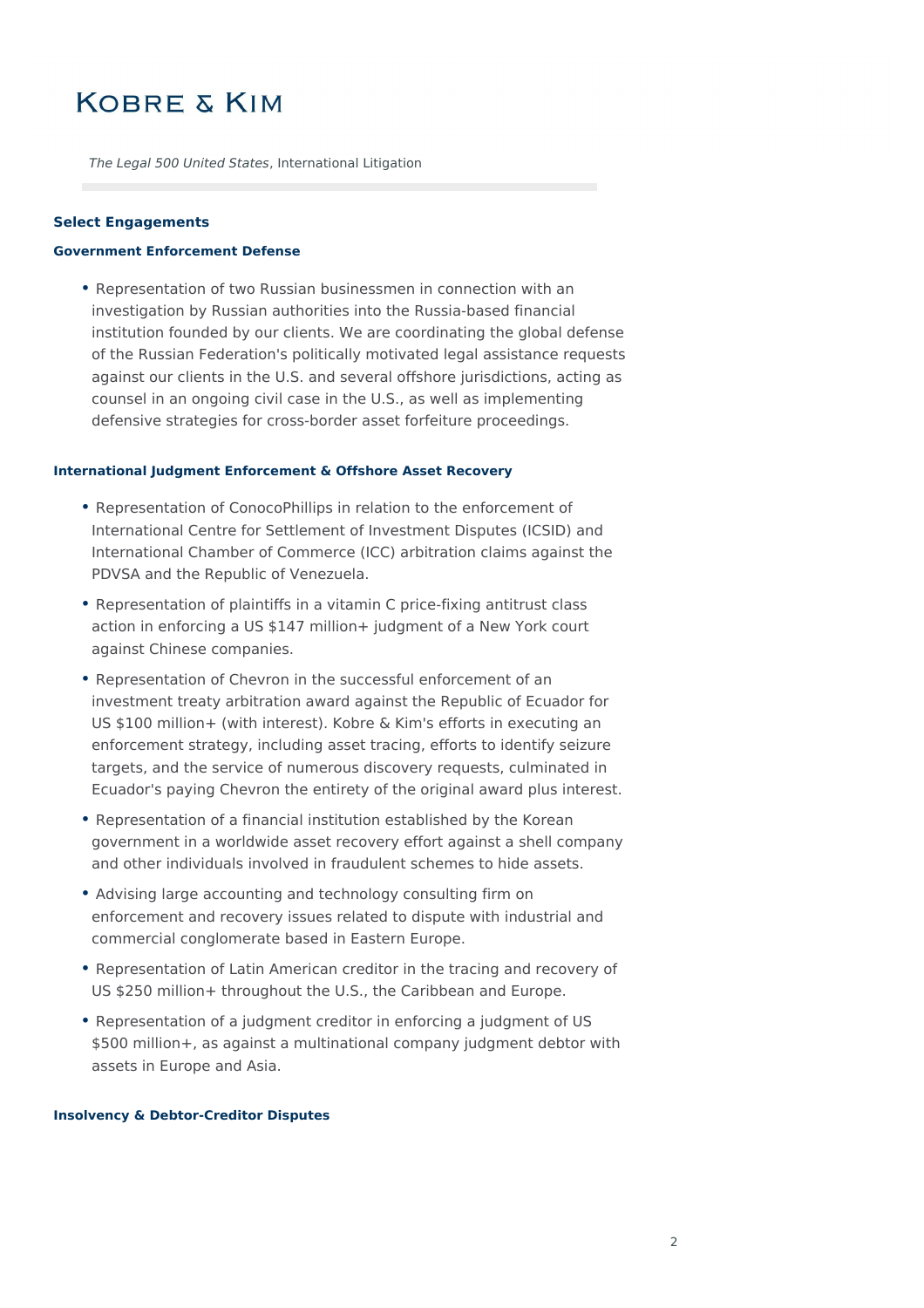- Representation of a prominent Asian life insurance company in assessing potential claims against an issuer and collateral manager of bonds collateralized by a portfolio of life settlements that lost value due to mismanagement and illiquidity in the life settlements market.
- Defense of an investment firm and its founder in a subsequent transfer action brought by the court-appointed trustee for the liquidation of Bernard L. Madoff Investment Securities LLC (BLMIS) in the U.S. Bankruptcy Court for the Southern District of New York to recover funds deposited by another BLMIS customer.
- Representation of a Cayman Islands fund in connection with matters in the courts of the Cayman Islands and the U.S. Bankruptcy Court for the Southern District of New York relating to attempts by the trustee for the liquidation of Bernard L. Madoff Investment Securities LLC to recover losses arising from the Bernard L. Madoff Ponzi scheme.

### **Financial Products & Services Litigation**

- Representation of MAXAM Capital, a U.S. hedge fund investment manager, against class and derivative actions by investors in the underlying fund arising out of US \$280 million in investment losses.
- Representation of a hedge fund investment manager in derivative actions and purportedclass-actions lawsuit filed by investors against socalled feeder funds that held securities with Bernard L. Madoff.

### **Professional & Community Involvement**

- Federal Bar Council, Member
- Fordham University School of Law, Adjunct Professor of Trial Advocacy
- INSOL International, Member
- American Bankruptcy Institute, Member
- American Bar Association, Member

### **Publications & Presentations**

- Co-author, "Changing Rules for Foreign Arbitral Awards" (Today's General Counsel, December 2016)
- Co-author, "Asset Recovery United States" (Getting the Deal Through, 2016)
- Co-author, "Asset Recovery United States" (Getting the Deal Through, 2015)
- Speaker, "Does a Final Judgment Mean Anything Anymore?" (C5 4th Miami Forum on Fraud, Asset Tracing & Recovery, Miami, October 2015)
- Co-author, "In Depth: Are Large Judgments The Next Target for Hedge Funds" (FINalternatives, August 2015)
- Co-author, "Views on International Litigation Issues, Trends from Kobre & Kim LLP Partners" (Bloomberg BNA, June 2015)
- Co-author, "A Novel Strategy for Clawing Back Fund Distributions in Cayman" (Westlaw Journal, March 2015)
- Co-author, "Using Chapter 15 to Recover Domestic Assets of a Foreign Judgment Debtor" (Inside Counsel, February 2015)